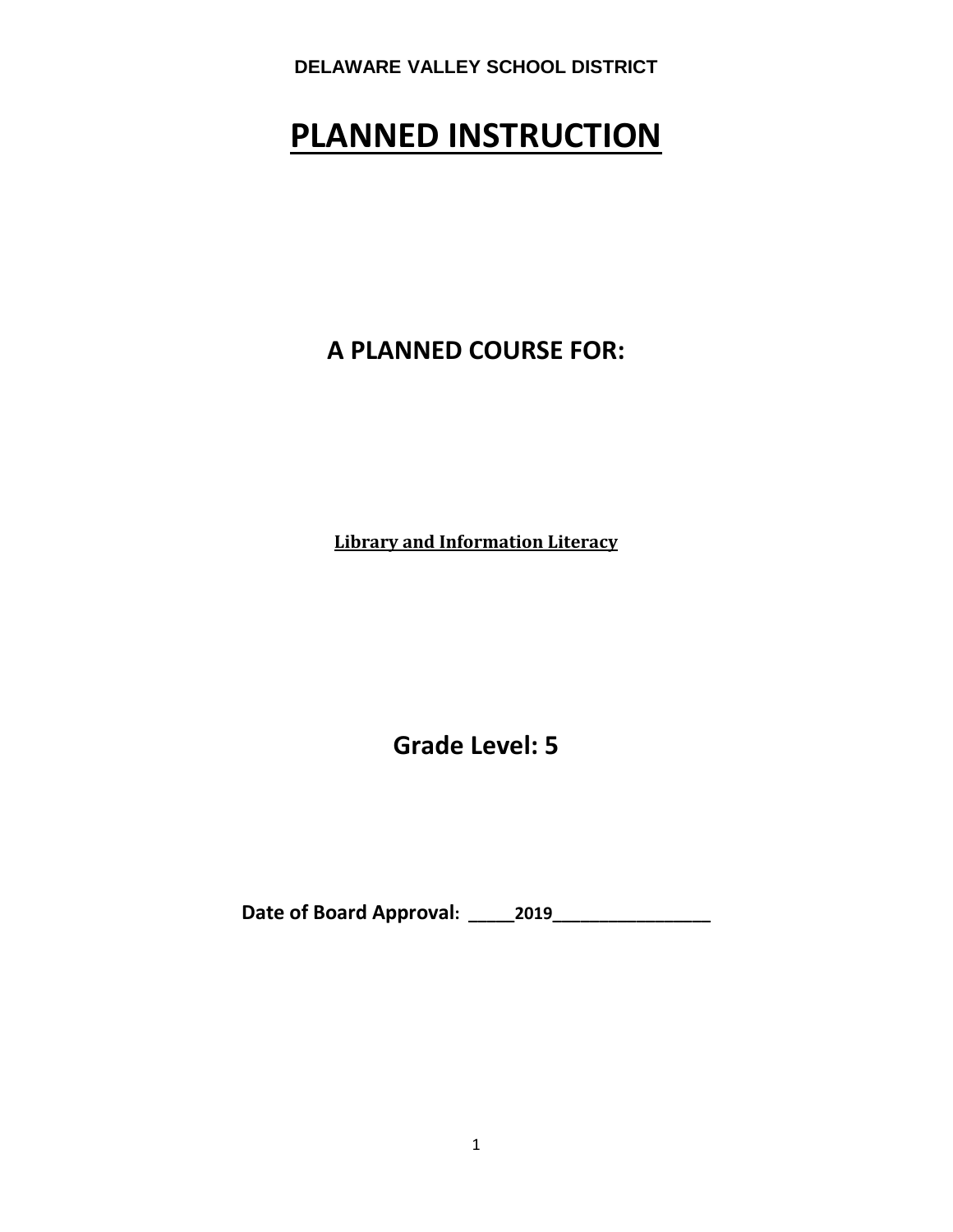# **Planned Instruction**

# **Title of Planned Instruction:** Library and Information Literacy

**Subject Area:** Library Skills **Grade(s):**  $5^{th}$  Grade

**Course Description:** This course is designed to ensure that students become information literate. Instruction is provided to foster competence in finding, evaluating, and using information in a variety of formats. This program also seeks to stimulate an interest in reading for both pleasure and information.

**Time/Credit for the Course:** 18 class periods (9 Hrs)

**Curriculum Writing Committee:** Rachel Goldstein & Heather Haupt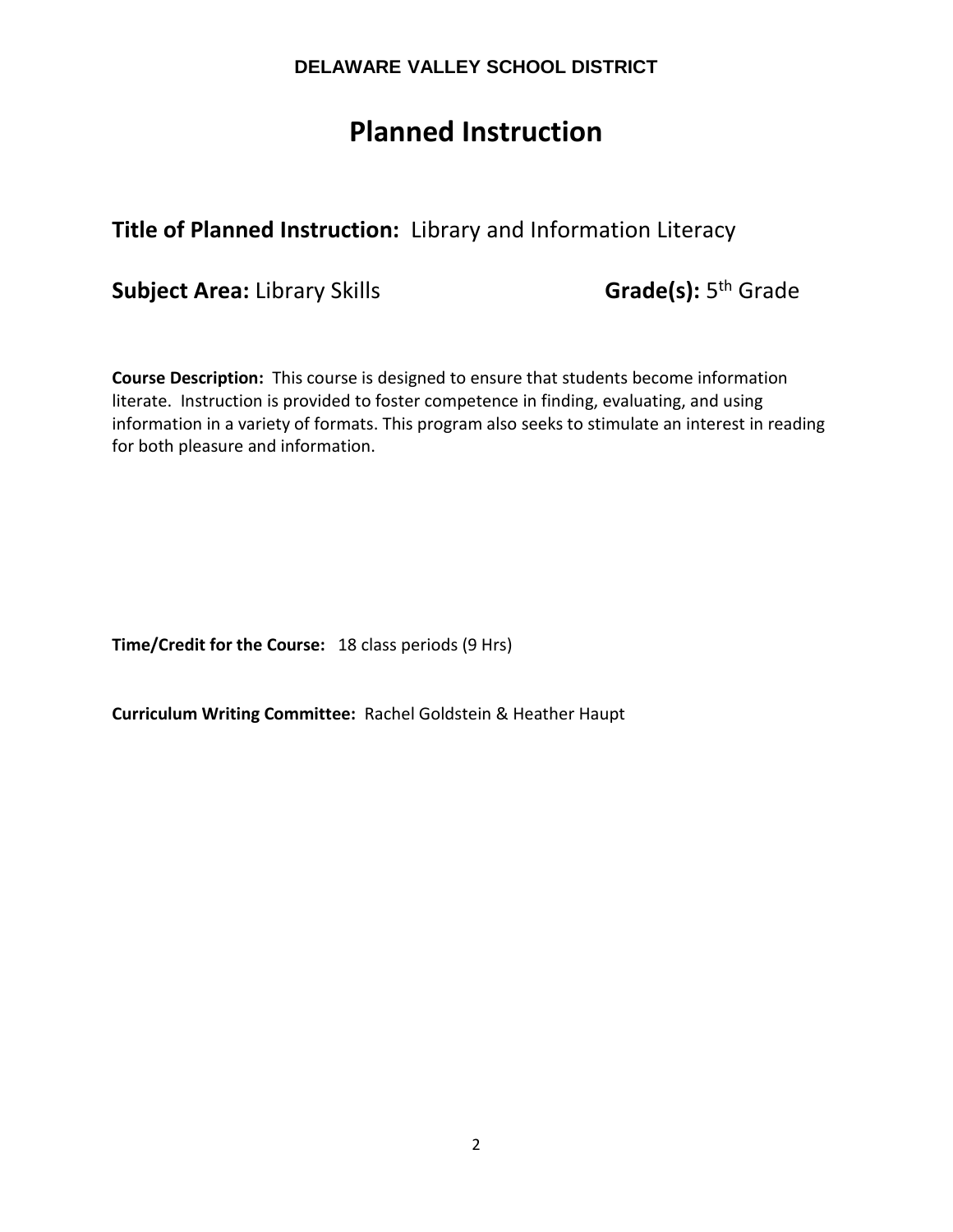# **Curriculum Map**

# **1. Marking Period One -Overview with time range in days:**

Evaluating Diverse Media – 1 day Evaluating Sources – 1 day Selecting Informational Texts and Literary Non-Fiction – 1 day Selecting Literary Fiction – 1 day Preparing Multimedia Presentations – 4 days Introductory Coding/Programming (Hour of Code) – 1 day

# **Marking Period One –Goals:**

# **Understanding of:**

- Locating information from various print and digital sources
- Website and reference evaluation
- Selecting literary non-fiction and information text
- Various print and digital reference sources
- Selecting literary fiction in a variety of genres
- Creating meaning from literary fiction
- Literary fiction to gain meaning, by questions, reflecting, responding and evaluating
- Presentations to enhance development of main ideas or themes
- Basic programming/coding skills

# **2. Marking Period Two -Overview with time range in days:**

Demonstrating Technology Etiquette and Safety – 1 day Behaving as a Digital Citizen  $-1$  day Research Process – 2 days Evaluating Sources – 1 day Using Digital Media – 1 day Producing and Publishing with Technology – 3 days

# **Marking Period Two -Goals:**

# **Understanding of:**

- Choosing a topic to research and questions to be answered
- Note taking skills
- Conducting research projects
- Readability of a source
- Grade-level-appropriate research process
- Proper technology etiquette
- Importance of safe, legal and responsible use of technology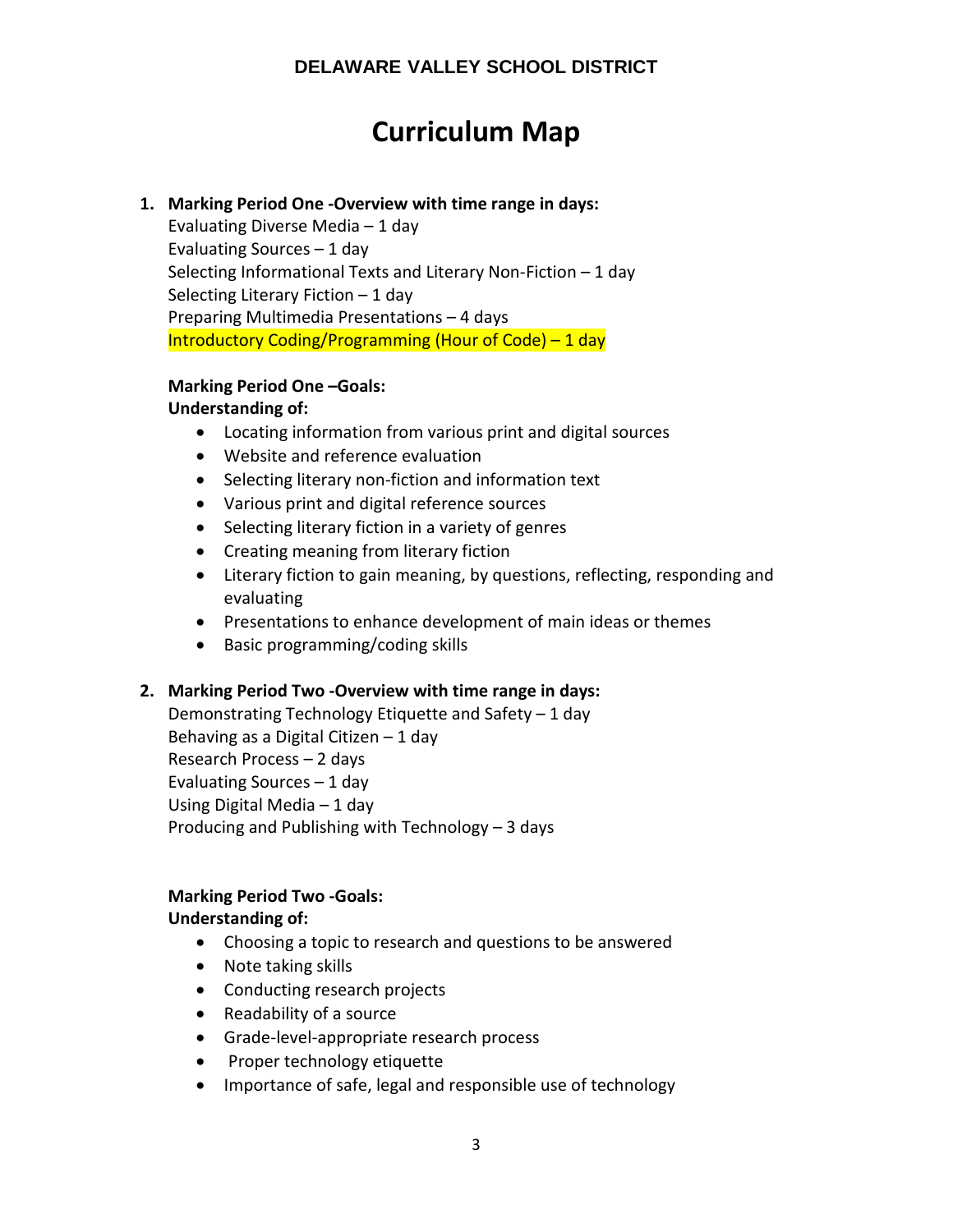- Ethical and safe online behavior
- Consequences of unethical, unsafe and inappropriate behavior
- Digital media to enhance content-specific product
- Digital media copyright
- Producing and publishing a two page written product
- Website evaluations
- Plagiarism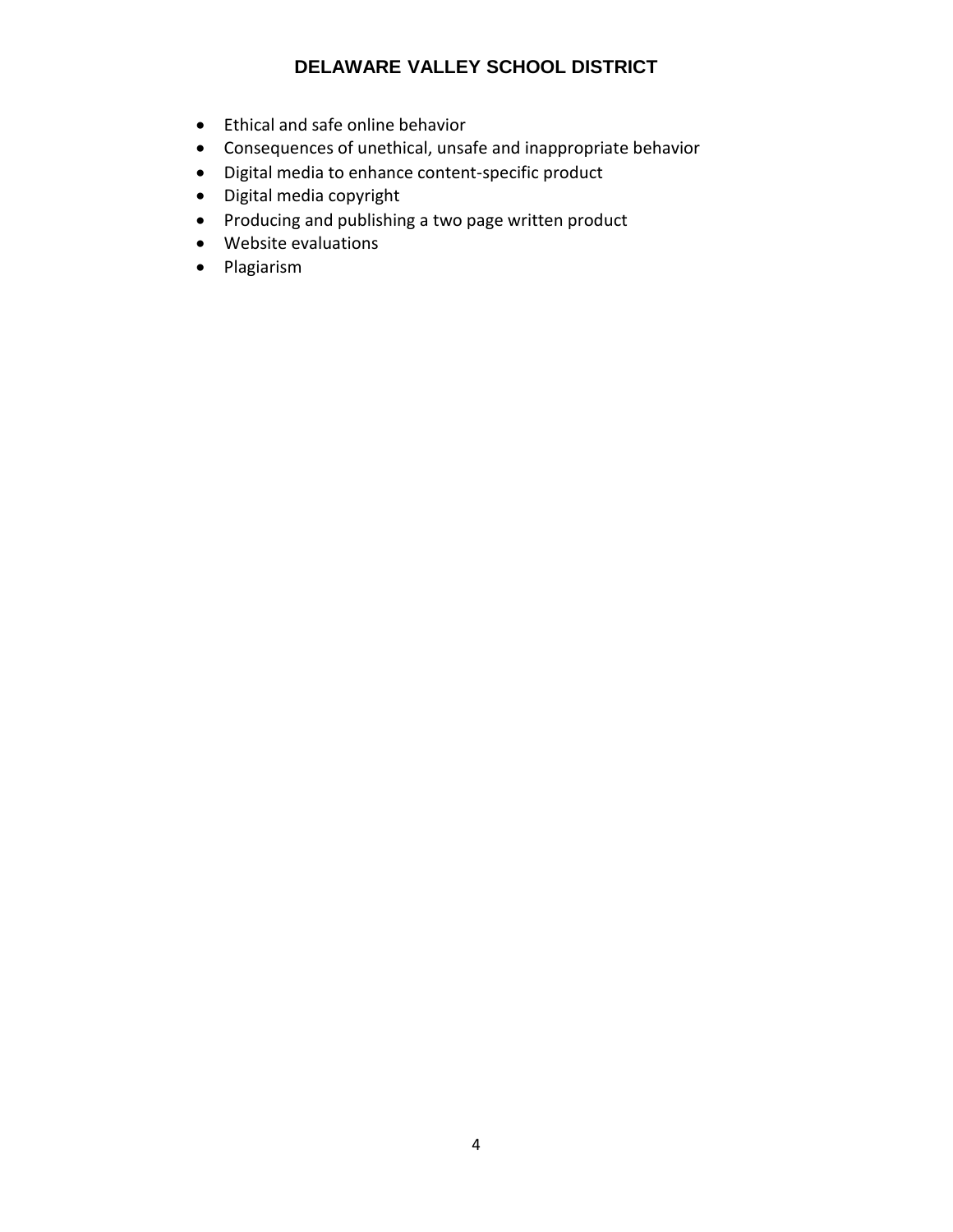# **UNIT: Effective Readers**

# **Big Idea # 1: Effective readers use appropriate strategies to construct meaning.**

## **Essential Questions:**

- How do strategic readers create meaning from informational and literary text?
- What is this text really about?
- How do readers know what to believe?
- How does what readers read influence how they should read it?
- How does a reader's purpose influence how text should be read?

#### **Concepts:**

- Evaluating diverse media
- Selecting informational text and literary non-fiction
- Selecting literary fiction

#### **Competencies:**

- Locate information from various print and digital sources to answer question or solve problem.
- Independently, locate and select literary non-fiction and informational texts on grade level.
- Independently, use various print and digital reference sources.
- Independently, select grade-level-appropriate literary fiction in a variety to genres.
- Apply strategies to create meaning from literary fiction.
- Read self-selected literary fiction presented in any format to gain meaning by questioning, reflecting, responding and evaluating.

# **Big Idea # 2: Critical thinkers actively and skillfully interpret, analyze, evaluate, and synthesize information.**

#### **Essential Questions:**

- How do readers know what to believe in what they read, hear, and view?
- How does interaction with text provoke thinking and response?

#### **Concepts:**

• Evaluating Sources

#### **Competencies:**

- Discuss criteria for evaluating a website: credibility, relevance, bias, accuracy and currency.
- Evaluate sources for credibility and currency.
- Identify facts and details that support reasons**.**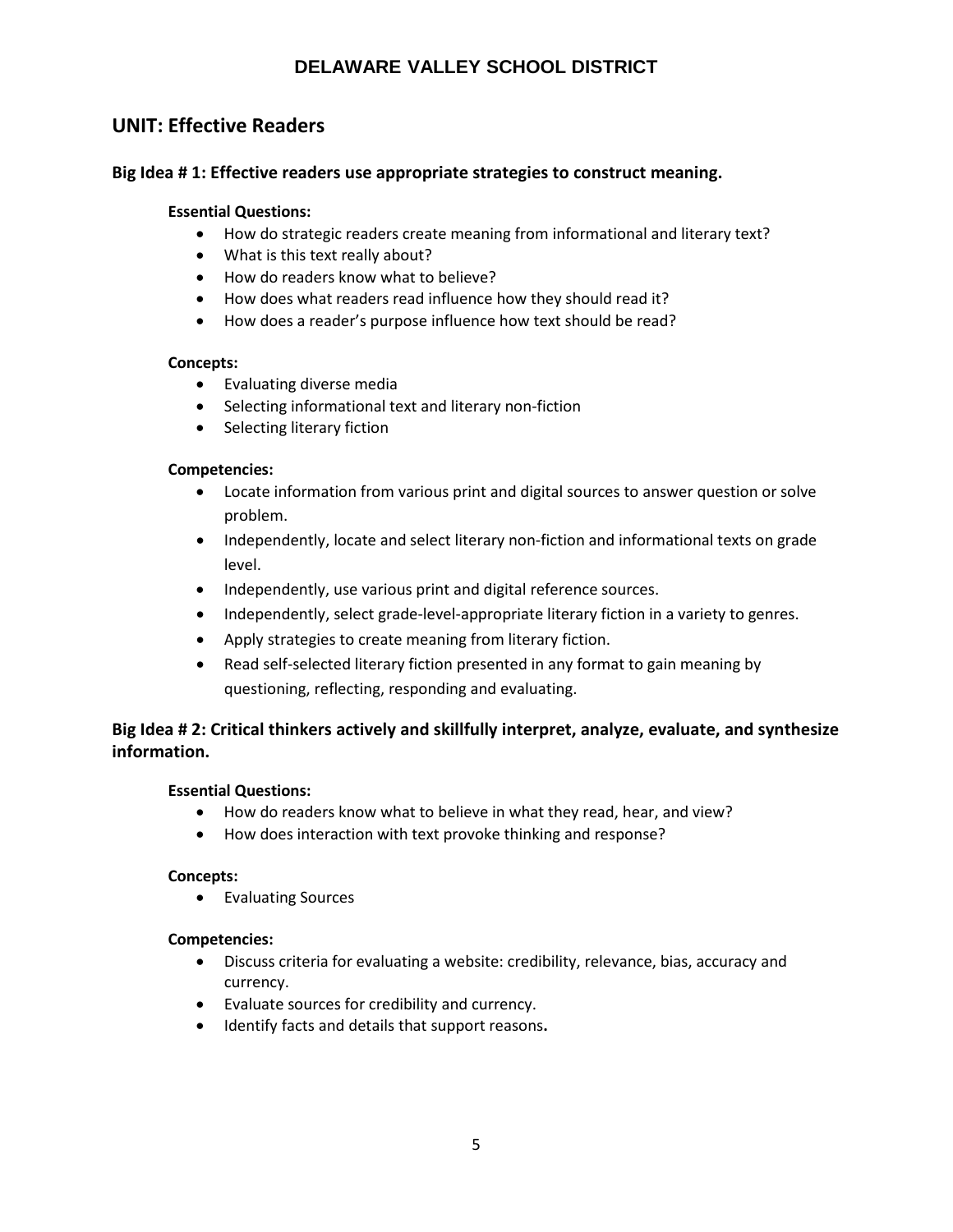# **Big Idea # 3: Effective speakers prepare ad communicate messages to address the audience and purpose.**

# **Essential Questions:**

- How do task, purpose, and audience influence how speakers craft and deliver a message?
- How do speakers employ language and utilize resources to effectively communicate a message?

### **Concepts:**

• Preparing multimedia presentations

### **Competencies:**

• Add multimedia components and visual displays to presentations to clarify claims and research findings and point out important points in information.

# **UNIT: Responsible Citizen Behaviors**

# **Big Idea # 1: Responsible citizens use information ethically and productively in a global society.**

### **Essential Questions:**

- How do responsible citizens use information ethically?
- How do responsible citizens use information productively in a global society?
- How can students be producers of technology, not merely consumers?

#### **Concepts:**

- Demonstrating technology etiquette and safety
- Behaving as a digital citizen
- Using digital media
- **•** Introductory computing practice and programming

#### **Competencies:**

- Apply proper etiquette when using technology.
- Explain importance of safe, legal and responsible use of technology.
- Identify and practice ethical and safe online behavior.
- Identify potential consequences of unethical, unsafe and inappropriate behavior.
- Select and utilize an appropriate digital media to enhance a content-specific product.
- Use digital media legally and ethically, practicing Educational Fair Use.
- **•** Computational thinking and logic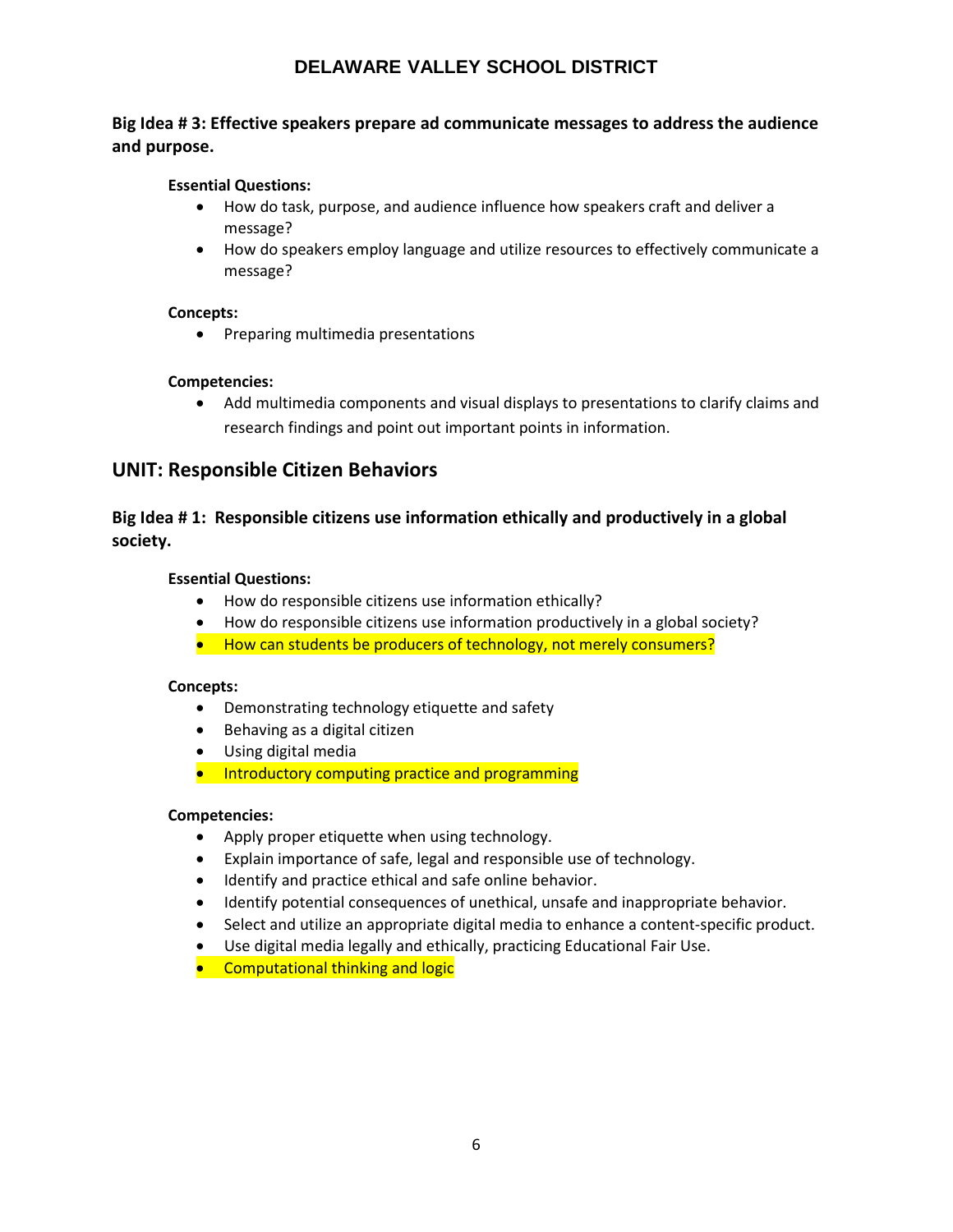# **UNIT: Research Process**

# **Big Idea # 1: Critical thinkers actively and skillfully interpret, analyze, evaluate, and synthesize information.**

#### **Essential Questions:**

- How do readers know what to believe in what they read, hear, and view?
- How does interaction with text provoke thinking and response?

#### **Concepts:**

- Research process
- Evaluating Sources

### **Competencies:**

- Discuss criteria for evaluating a website: credibility, relevance, bias, accuracy and currency.
- Evaluate sources for credibility and currency.
- Identify facts and details that support reasons.
- As part of grade-level-appropriate research process, choose aspects of topic to research.
- As part of grade-level-appropriate research process, with guidance, develop questions to be answered about topic.
- Draw evidence from text to answer an information need using grade-level-appropriate note-talking skills.

# **Big Idea # 2: Effective research requires the use of varied resources to gain or expand knowledge.**

#### **Essential Questions:**

- What does a reader look for and how can s/he find it?
- How does a reader know a source can be trusted?
- How does one organize and synthesize information from various sources?
- How does one best present findings?

#### **Concepts:**

- Research process
- Drawing evidence from text

#### **Competencies:**

- Identify reference sources and information texts that are appropriate to grade level.
- Conduct short research projects.
- Use literacy strategies to determine readability of source
- Make conclusions about information in sources.
- As part of a grade-level-appropriate research process:
	- o Recall information from past experiences.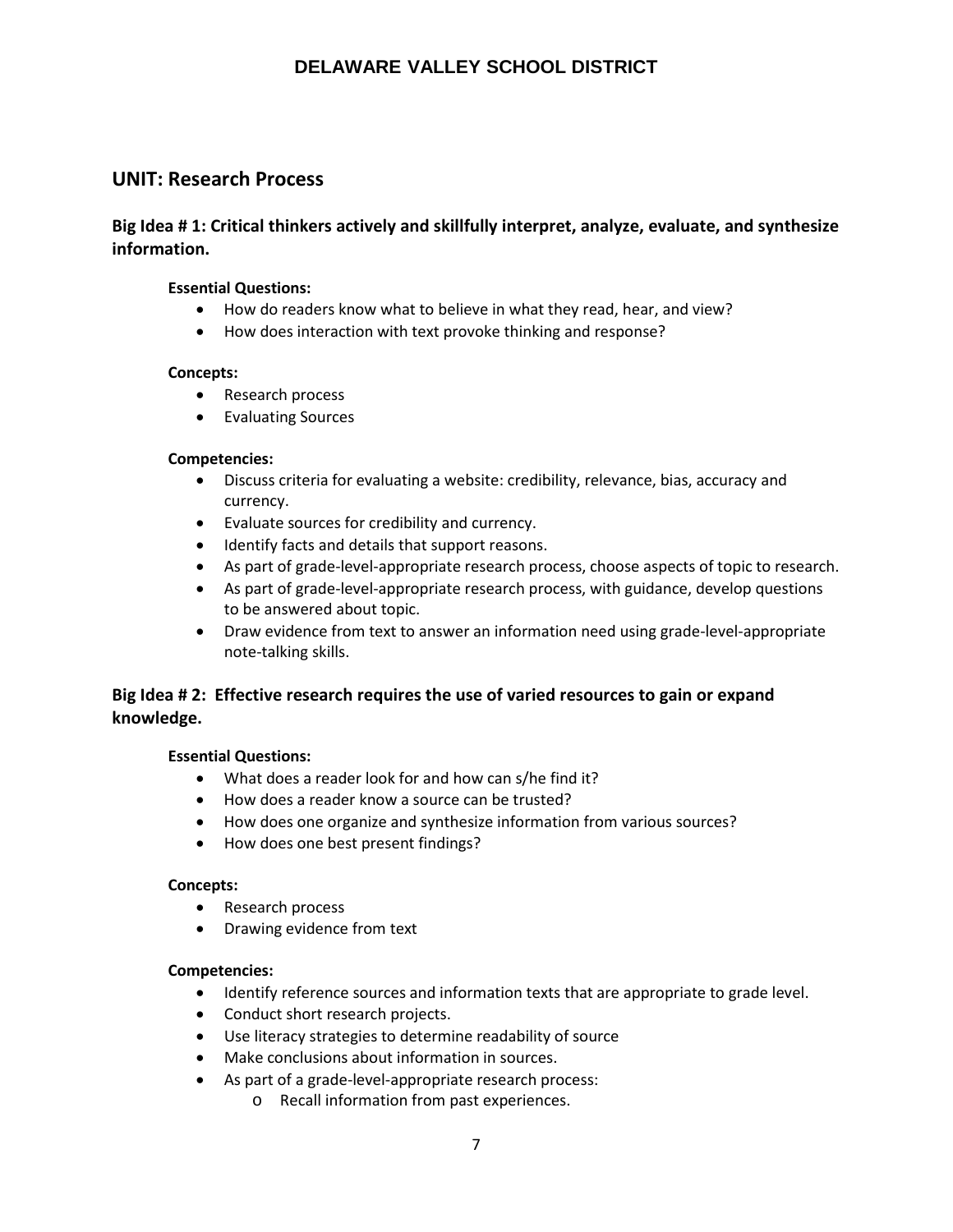- o Gather information from sources, including both print and digital to answer research questions.
- o Record and organize answer (s) to question(s) in note-taking format by sorting information into provided categories.
- o Paraphrase information found, so that it is not copied exactly from source.
- o Summarize information from notes into final project.
- o Quote effectively and give appropriate credit.
- o Identify bibliographic information.
- o Create list of sources used using online citation tool.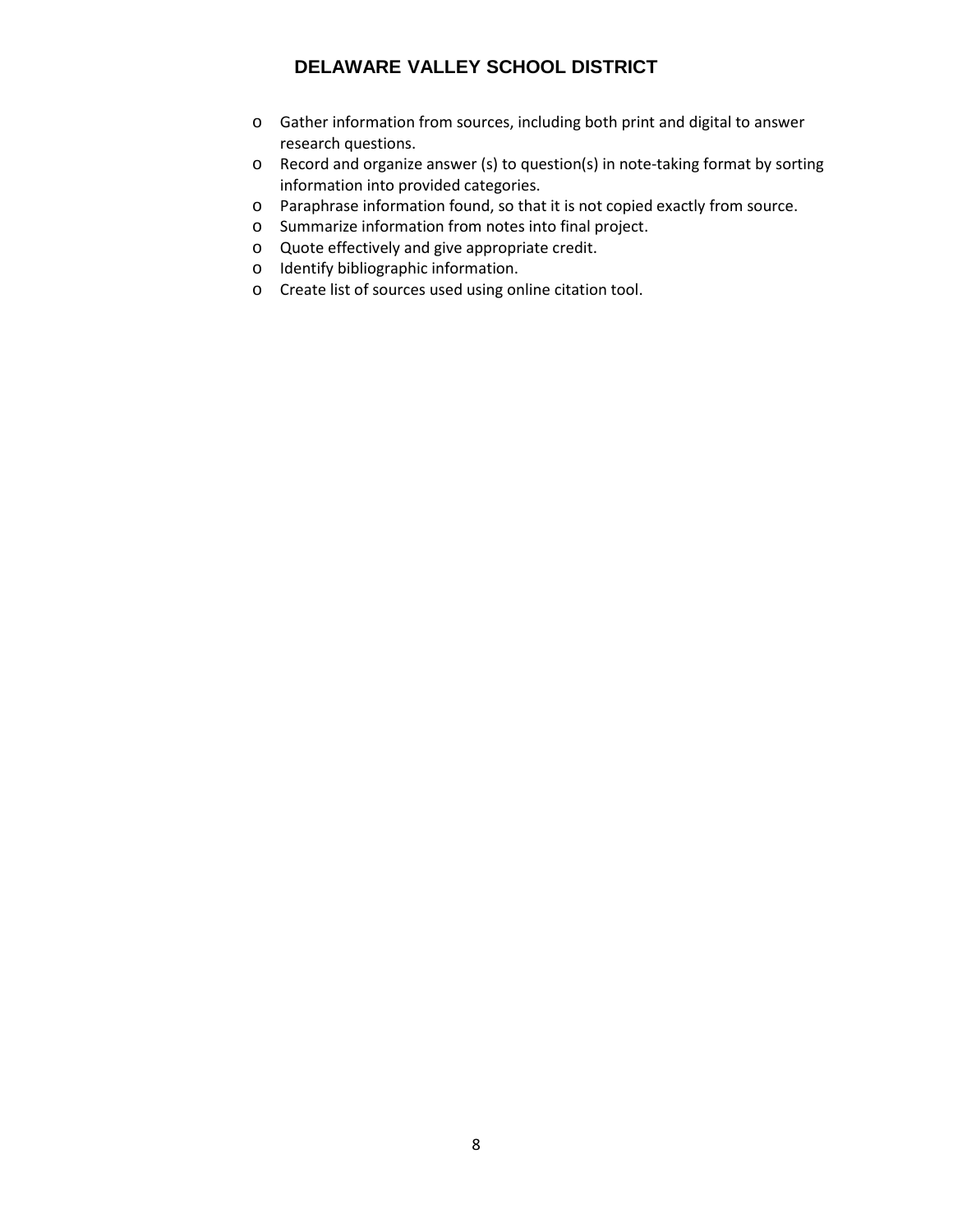# **Curriculum Plan**

**Unit: Effective Readers Time Range in Days:** 9 class periods

# **Standard(s):**

PA Common Core Standards for English Language Arts PA Business, Computer and Information Technology Standards

# **Standards Addressed:**

CC.1.2.5.G, CC.1.2.5.L, CC.1.3.5.K 15.6.5.L, 15.4.5.K, 15.4.5.A

# **Anchor(s):**

E05.E.1.1, E05.B-C.2, E05.E.1.1, E05.A-C.3.1

**Overview:** Effective readers use a variety of strategies to construct meaning of various literary texts.

# **Focus Question(s):**

- 1. What is the purpose of the Dewey Decimal System?
- 2. What makes a reference source valid?
- 3. What sources are appropriate for my research needs?

**Goals:** Integrate and evaluate multiple sources of information presented in different media or formats (e.g. visually, quantitatively) as well as in words in order to address a question or solve a problem.

# **Objectives:**

- 1. Students will be able to tell how to locate nonfiction reference sources. (DOK 1)
- 2. Students will be able to assess and use information found in multiple sources and mediums to interpret a question or solve a problem. (DOK Levels 1,2,3)
- 3. Students will be able to use various print and digital reference sources. (DOK 1)
- 4. Students will create a digital product using Windows MovieMaker, PhotoStory, Google Slides, Publisher, or any other approved multimedia program. (DOK 4)

# **Core Activities and Corresponding Instructional Methods:**

1. Direct instruction how to locate nonfiction reference sources (both print and digital).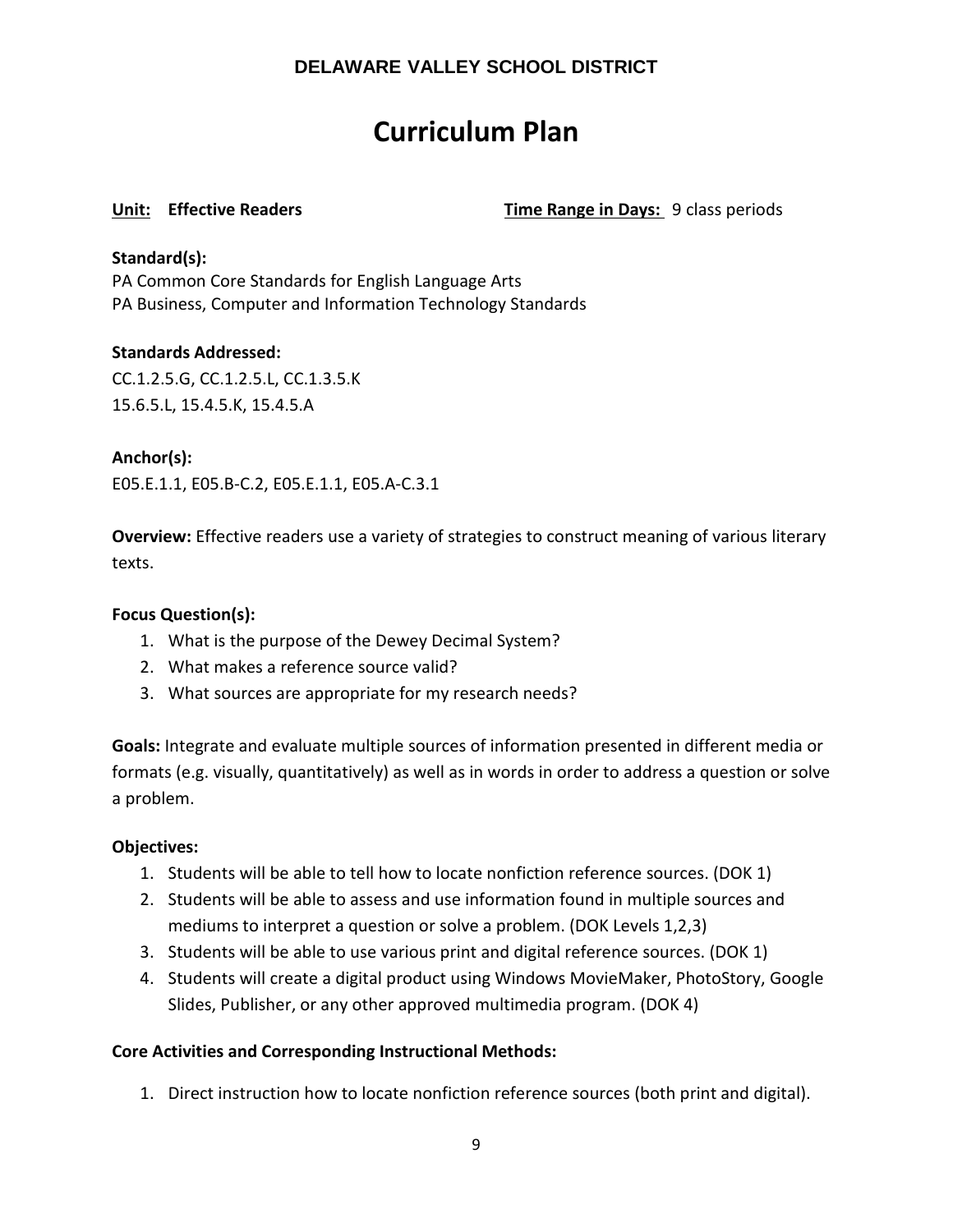- 2. Direct instruction on the Dewey Decimal System.
- 3. Direct instruction on evaluation and the use of different print and non-print reference sources. Librarian will discuss the criteria that deem a reference source authentic.
	- a. authority/expertise of author or sponsor
	- b. currency (age of information presented on the site) and updates
	- c. purpose (to inform, persuade, entertain, sell a product, or other)
	- d. accuracy
	- e. spelling and grammar

 4. Direct instruction on Windows MovieMaker, PhotoStory, Google Slides, Publisher, or any other approved multimedia program.

5. Students create media project.

# **Assessments:**

**Diagnostic:** Discussion and questioning about other multimedia programs they have used.

**Formative:** Observation of/assistance with projects, teacher observation during class discussions.

**Summative:** Evaluation/presentation of reports.

**Extensions:** Students use digital cameras or other digital content devices to import their original content into their projects.

# **Correctives:**

- 1. Peer assistance with troubleshooting,
- 2. small group re-teaching

**Materials and Resources:** computers, databases, reference books, multimedia presentation tools and programs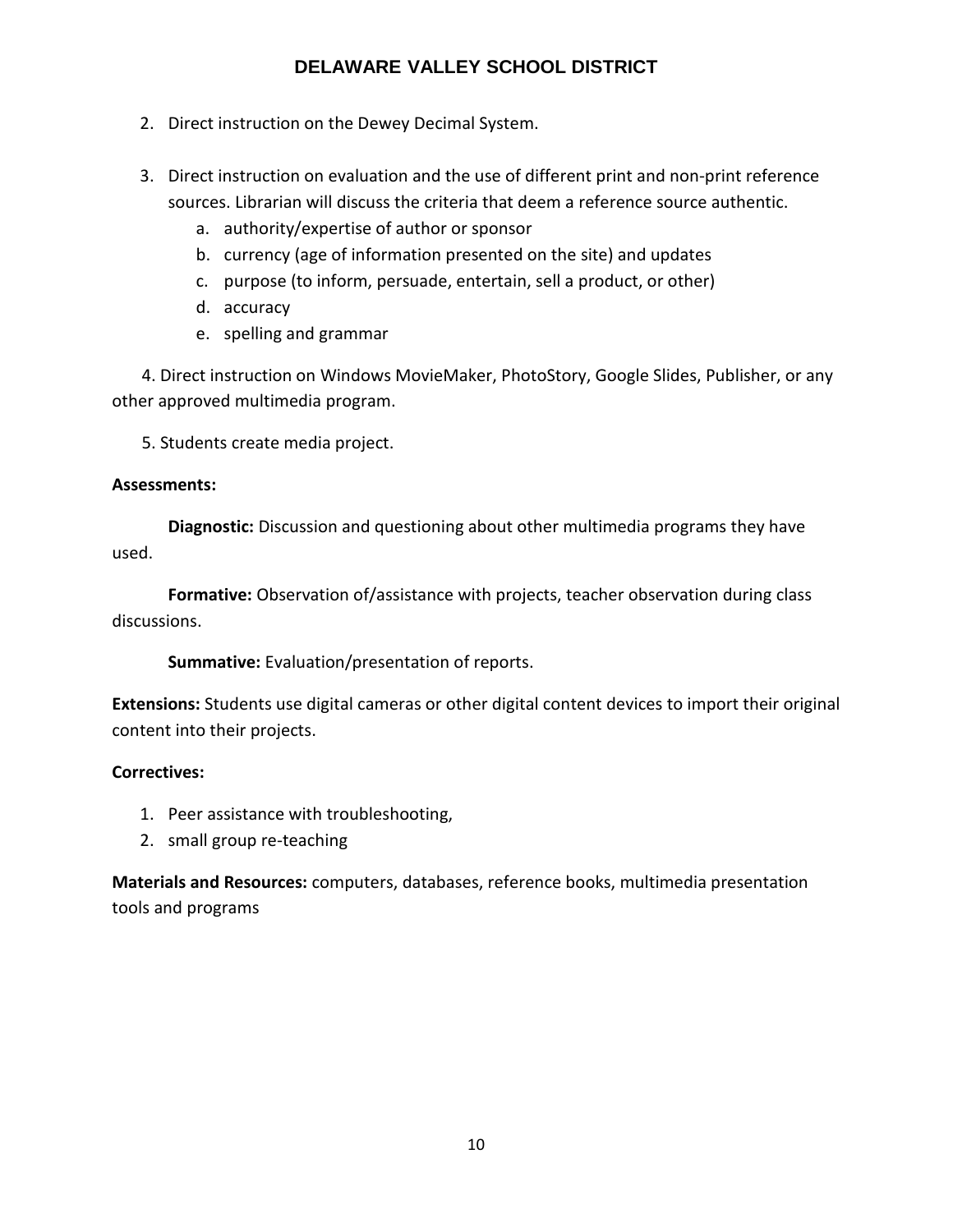# **Curriculum Plan**

# **Unit: Responsible Citizen Behaviors Time Range in Days:** 3 class periods

# **Standard(s):**

PA Academic Standards for Science and Technology and Engineering Education PA Business, Computer and Information Technology Standards CSTA K-12 Computer Science Standards (2017)

# **Standards Addressed:**

3.4.5.B 15.4.5.B

**Overview:** Responsible citizens use information ethically and productively in a global society.

# **Focus Question(s):**

- 1. What are the dangers of sharing personal information online?
- 2. What is plagiarism? How can I avoid committing plagiarism?
- 3. What is cyber bullying?
- 4. Why is it important to maintain a balance between my online activities and other aspects of my life?
- 5. How can students use coding/programming skills to produce new computer programs?

# **Goals:**

- 1. Demonstrate technology etiquette and safety.
- 2. Behave as a digital citizen.
- 3. Find a balance between real life and online activities.
- 4. To complete basic programming activities using Hour of Code.

# **Objectives:**

- 1. Students will be able to recognize the law regarding the use of information found on the internet. (DOK 1)
- 2. Students will be able to distinguish the difference and avoid committing plagiarism verses using their own words. (DOK 2)
- 3. Students will be able to define and draw conclusions about plagiarism. (DOK 1 and DOK 3)
- 4. Students will be able to analyses how the internet makes copying others work easy and identify conditions that make copying acceptable. (DOK 1 and DOK 4)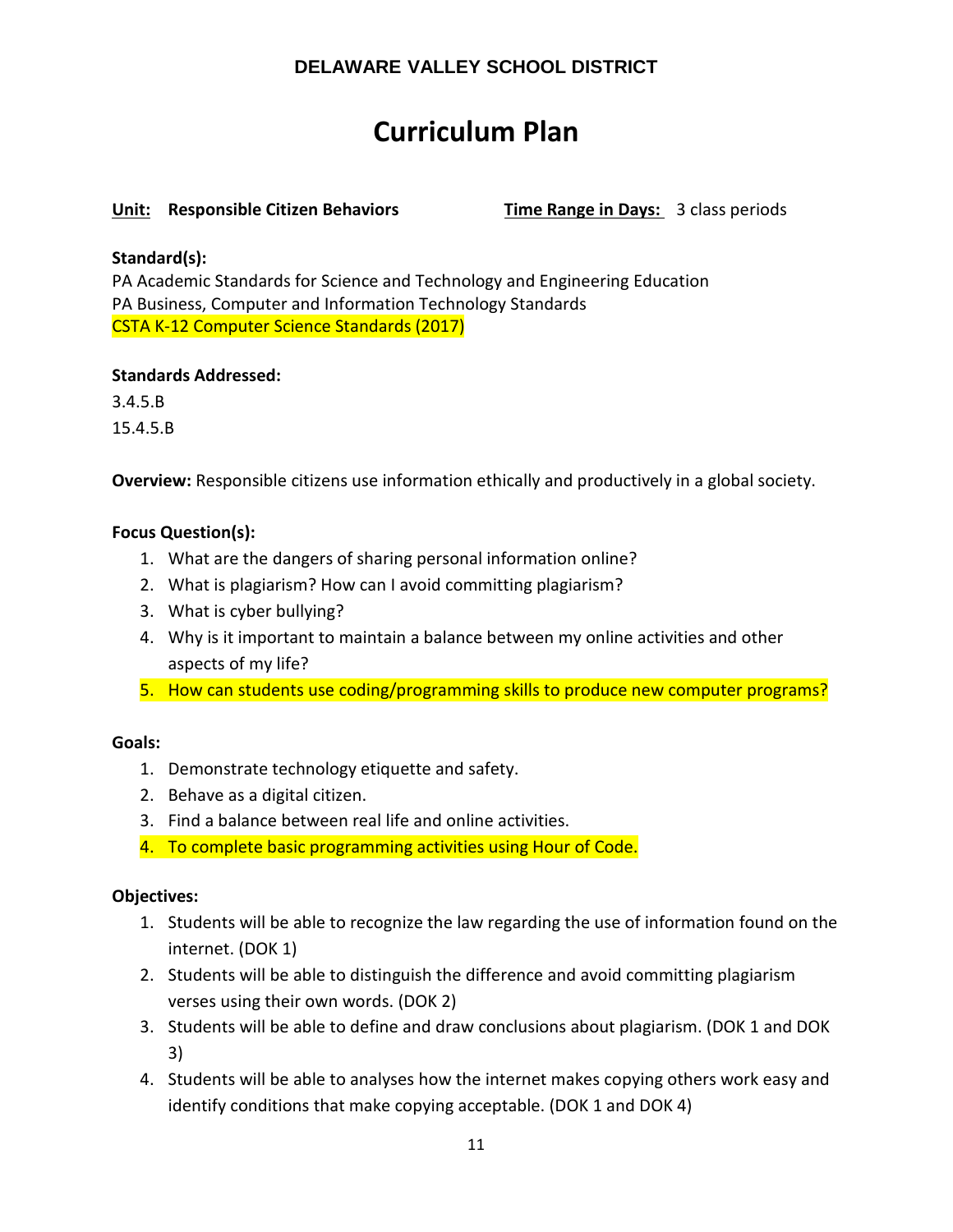- 5. Students will be able to analyze potential pitfalls and problems that may result from spending too much time online. (DOK 4)
- 6. Students will design or create a solution to a programming problem/challenge. (DOK 4)

# **Core Activities and Corresponding Instructional Methods:**

- 1. Librarian will lead discussion of risks regarding internet safety.
- 2. Direct instruction on internet safety (video resources and online lesson plans)
- 3. Discussion of plagiarism and fair use.
- 4. Examine school district policy on plagiarism.
- 5. Completion of Hour of Code activities.

# **Assessments:**

**Diagnostic:** Discussion of copyright and plagiarism. Students can track how much time they spend online and time spent on other activities (reading, sports, family time, etc.)

**Formative:** Student responses to oral and written questions.

**Summative:** Observation of students writing in their own words.

**Extensions:** Students will research legal ramifications of plagiarism and cyber bullying. School resource officer or principal led discussion of school disciplinary actions of plagiarism and cyber bullying.

**Correctives:** Peer question and answer discussion for clarification.

# **Materials and Resources:** computers, cyberbullying lesson

www.cybersmartcurriculum.org/mannersbullyingthics/lessons/4-5/whose is it anyway/ [www.ikeepsafe.org](http://www.ikeepsafe.org/)

Digital Passport - <https://www.digitalpassport.org/>

NetSmartz Teens "Choices and Cheaters" <https://www.nsteens.org/Comics/ChoicesAndCheaters>

Hour of Code[: https://hourofcode.com/us](https://hourofcode.com/us)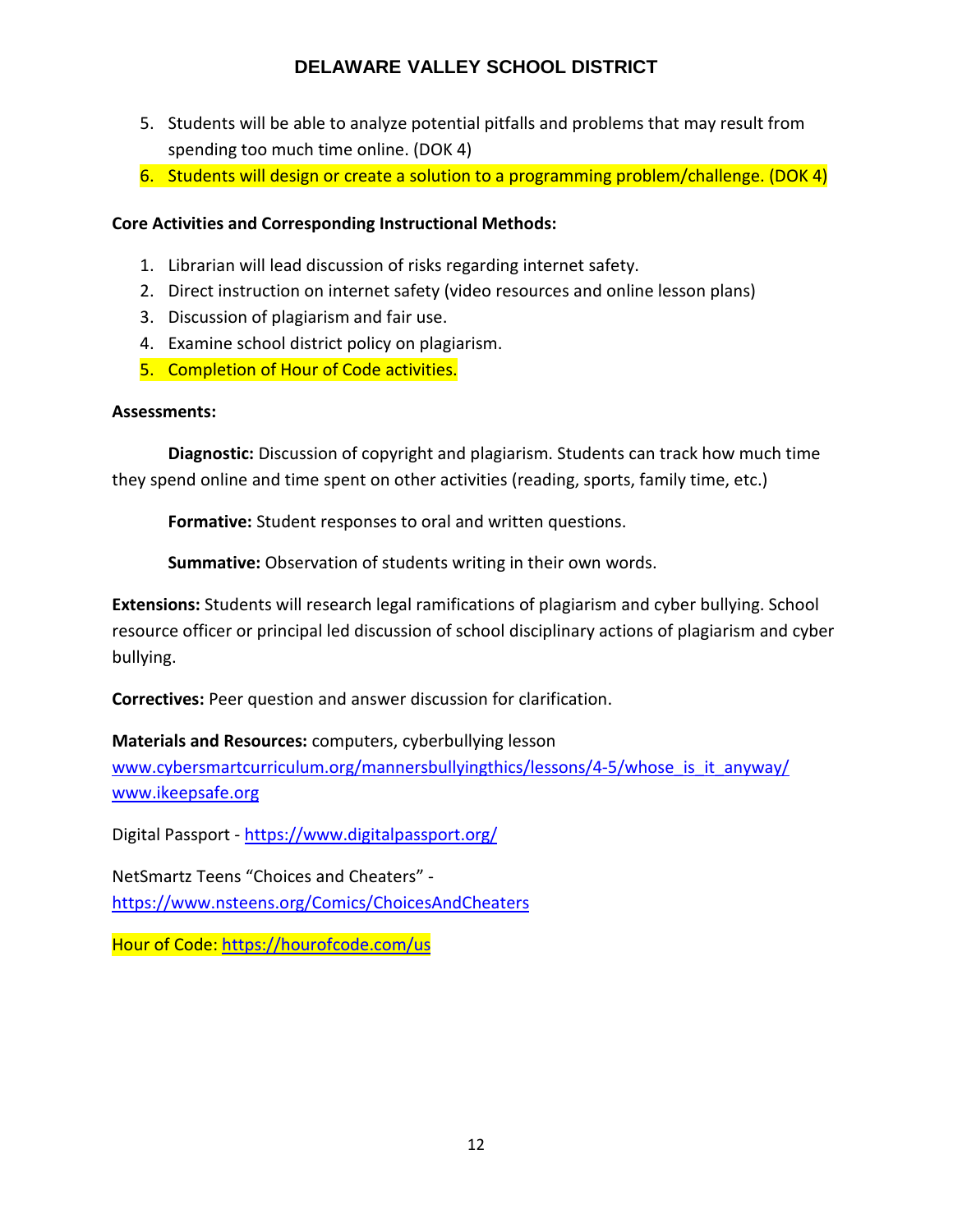# **Curriculum Plan**

**Unit: Research Process Time Range in Days: 6 days**

# **Standard(s):**

PA Common Core Standards for English Language Arts PA Business, Computer, and Information Technology Standards

# **Standards Addressed:**

CC.1.4.5.S, CC.1.4.5.V, CC.1.4.5.W 15.4.5.G, 15.4.5.K

**Overview:** Effective researchers use appropriate skills to efficiently locate and report information needed.

# **Focus Question(s):**

- 1. How do you cite sources?
- 2. What is the purpose of citing sources?
- 3. What kinds of resources are available for research?

**Goals:** To correctly use research skills and the research process to formulate a written or multimedia report on a given topic.

# **Objectives:**

- 1. Students will be able to apply concepts of resources and technologies they have learned to date. (DOK 4)
- 2. Students will be able to use and show research skills. (DOK 1 and DOK 2)
- 3. Students will be able to cite evidence by use of a bibliography. (DOK 3)
- 4. Students will be able to create a written or multimedia research report. (DOK 4)

# **Core Activities and Corresponding Instructional Methods:**

- 1. Direct instruction of resources available to students in the library and online.
- 2. Direct instruction on note taking and outlining information in a research project.
- 3. Direct instruction on how to cite sources.
- 4. Direct instruction on plagiarism and paraphrasing ideas.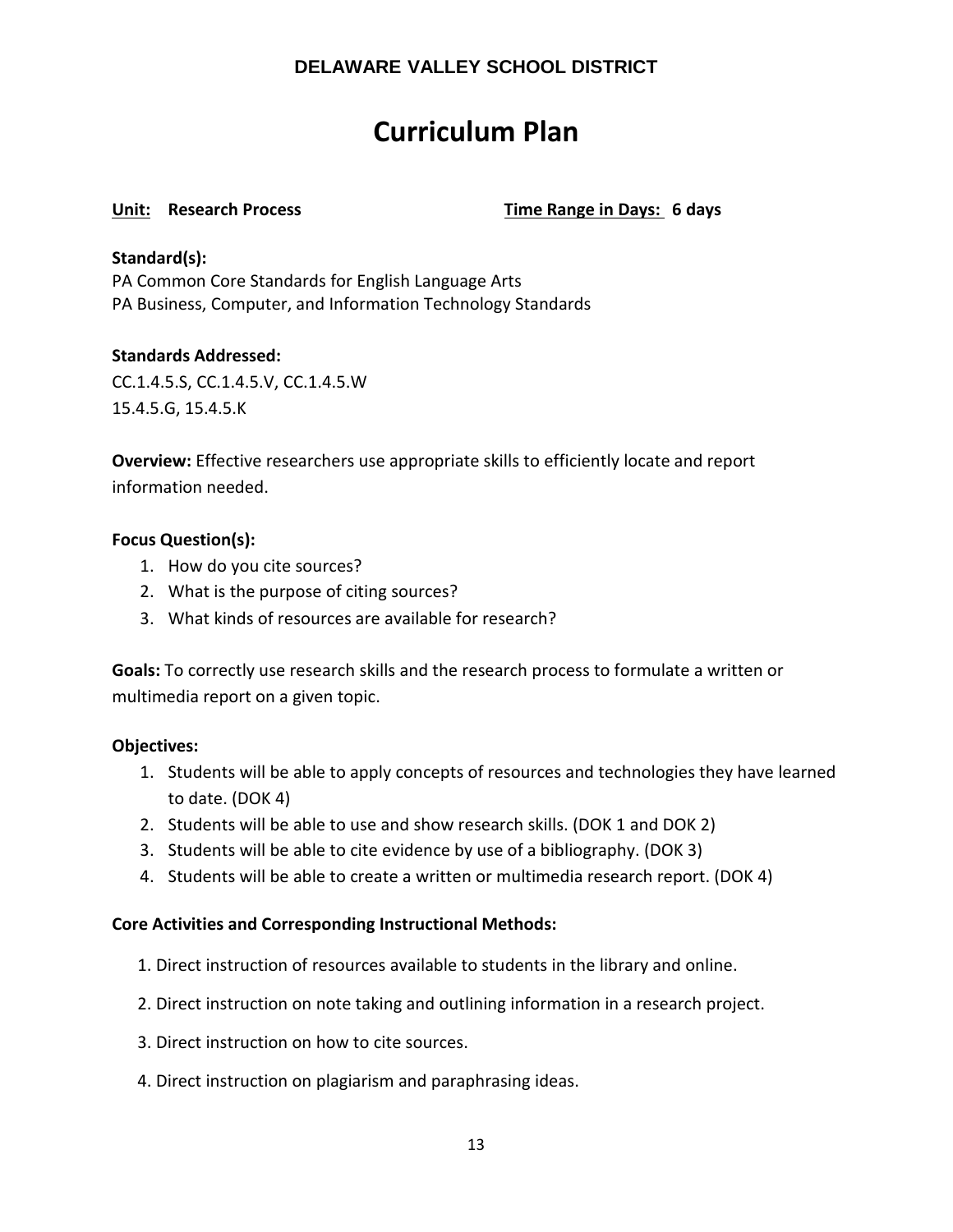5. Students create report/project.

# **Assessments:**

**Diagnostic:** Discussion and questioning during library class about classroom reports and research they have completed.

**Formative:** Teacher observation during research process.

**Summative:** Completed reports/slideshows and bibliographies

**Extensions:** Cross-curriculum research topic/co-teaching with classroom teacher

# **Correctives:**

- 1. Use of notetaking form or chart
- 2. Bibilography worksheet
- 3. Work with a partner and/or accommodate for special needs

**Materials and Resources:** computers, databases, reference books, multimedia presentation tools and programs, Microsoft Word, Destiny, PowerLibrary, print resources, notetaking chart, bibliography worksheet and examples, online citation tools (EasyBib, BibMe, etc.)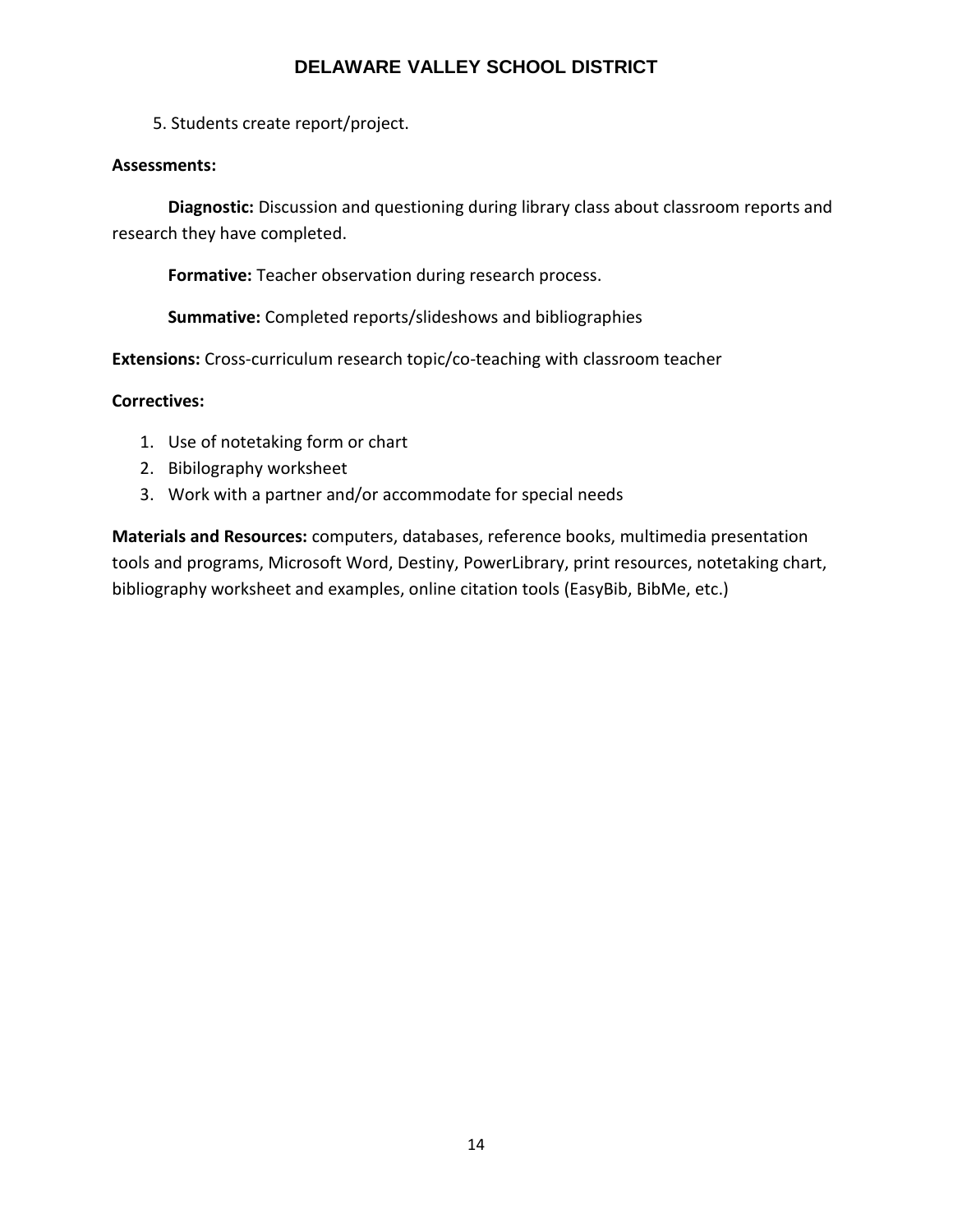**Appendix**